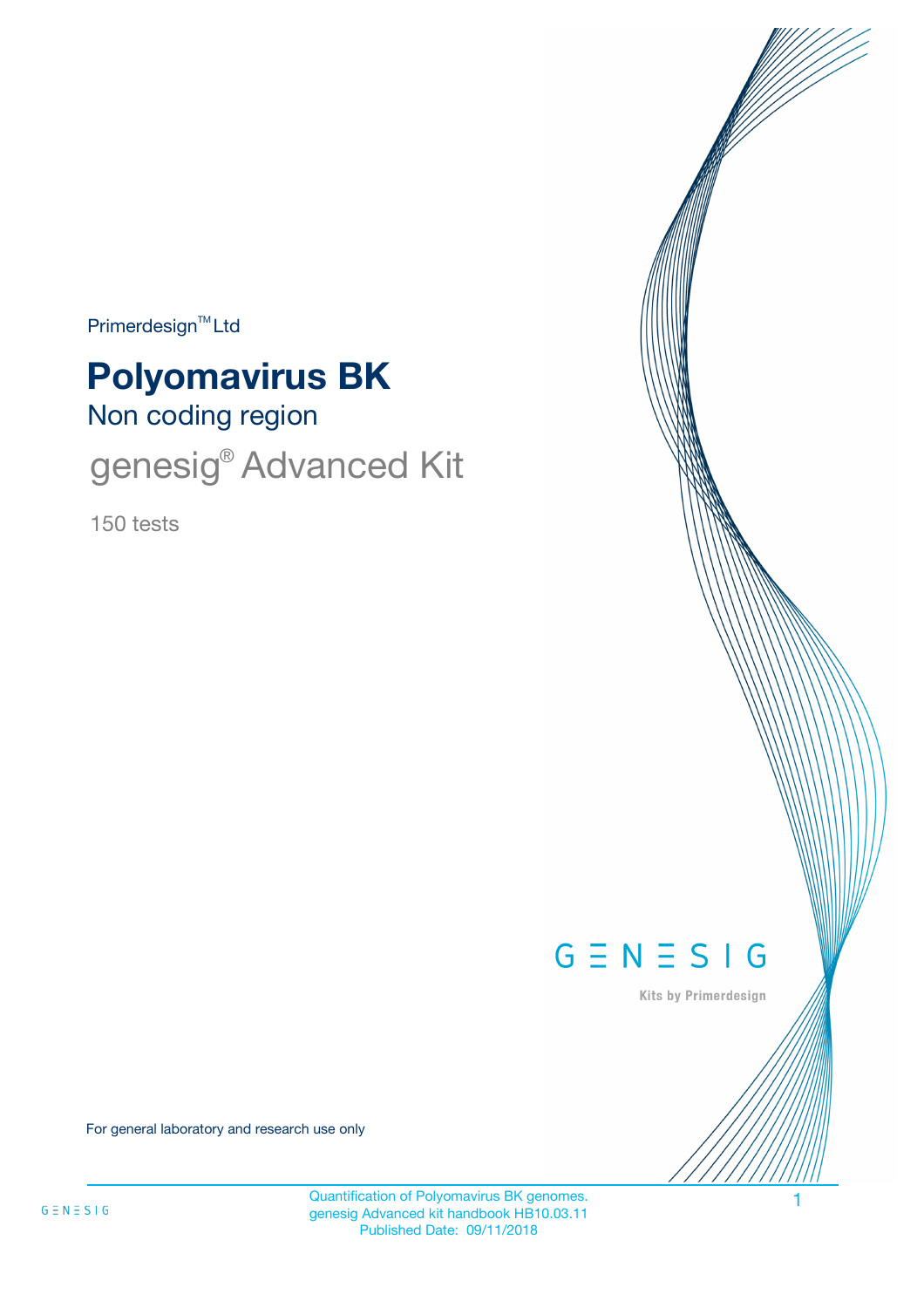### Introduction to Polyomavirus BK

Polyomavirus is the sole genus of viruses within the family Polyomaviridae. Polyomaviruses are DNA-based (double-stranded DNA,~5000 base pairs, circular genome), small (40-50 nanometers in diameter), and icosahedral in shape, and do not have a lipoprotein envelope. They are potentially oncogenic (tumor-causing); they often persist as latent infections in a host without causing disease, but may produce tumors in a host of a different species, or a host with an ineffective immune system. The name polyoma refers to the viruses' ability to produce multiple (poly-) tumors (-oma).

Until recently, the family of Polyomaviridae contained only one genus (Polyomavirus). The recent expansion of known Polyomaviruses called for reclassification of the family into 3 genera: Orthopolyomavirus, Wukipolyomavirus, and Avipolyomavirus.

There are four polyomaviruses found in humans: JC virus, which can infect the respiratory system, kidneys, or brain (sometimes causing the fatal progressive multifocal leukoencephalopathy in the latter case), and BK virus, which produces a mild respiratory infection and can affect the kidneys of immunosuppressed transplant patients. Both viruses are very widespread: approximately 80 percent of the adult population in the United States have antibodies to BK and JC.

KI (Karolinska Institute) and WU (Washington University) viruses are recently discovered polyomaviruses. They are closely related to each other and have been isolated from respiratory secretions. These viruses, discovered almost simultaneously in 2007, were the first of an expanding group of polyomaviruses found to naturally infect humans beyond JCV and BKV.

In Jan 2008, a new species, Merkel cell polyoma virus, was described as the likely causative agent of Merkel skin cancer.

All the polyomaviruses are highly common childhood and young adult infections. Most of these infections appear to cause little or no symptoms. These viruses are probably lifelong persistent among almost all adults. Diseases caused by human polyomavirus infections are most common among persons who become immunosuppressed by AIDS, old age or after transplantation.

For nearly 40 years, only two polyomaviruses were known to infect humans. Genome sequencing technologies have recently discovered seven additional human polyomaviruses, including one causing most cases of Merkel cell carcinoma and another associated with transplant-associated dysplasia (TSV), that are natural infections of humans. Discovery of these polyomaviruses and other new—but previously undiscovered—viruses may provide clues to the aetiology for human diseases.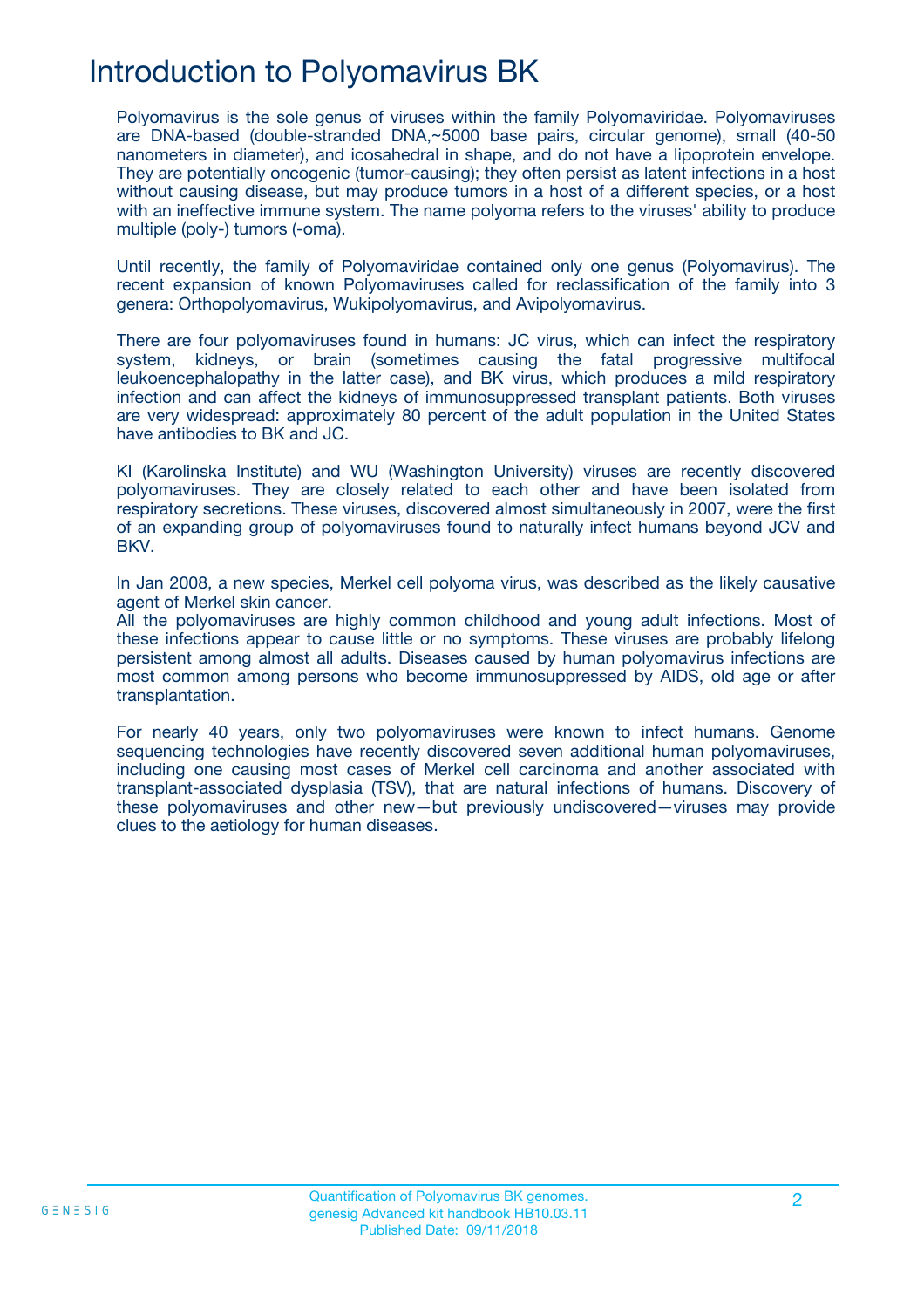# **Specificity**

The Primerdesign genesig Kit for Polyomavirus BK (BKV) genomes is designed for the in vitro quantification of BKV genomes. The kit is designed to have a broad detection profile. Specifically, the primers represent 100% homology with over 95% of the NCBI database reference sequences available at the time of design.

The dynamics of genetic variation means that new sequence information may become available after the initial design. Primerdesign periodically reviews the detection profiles of our kits and when required releases new versions.

The primers have 100% homology with over 95% of reference sequences in the NCBI database therefore have a very broad quantification profile. The primers have a low homology to the type JC stain and are not predicted to detect on JC isolates.

If you require further information, or have a specific question about the detection profile of this kit then please send an e.mail to enquiry@primerdesign.co.uk and our bioinformatics team will answer your question.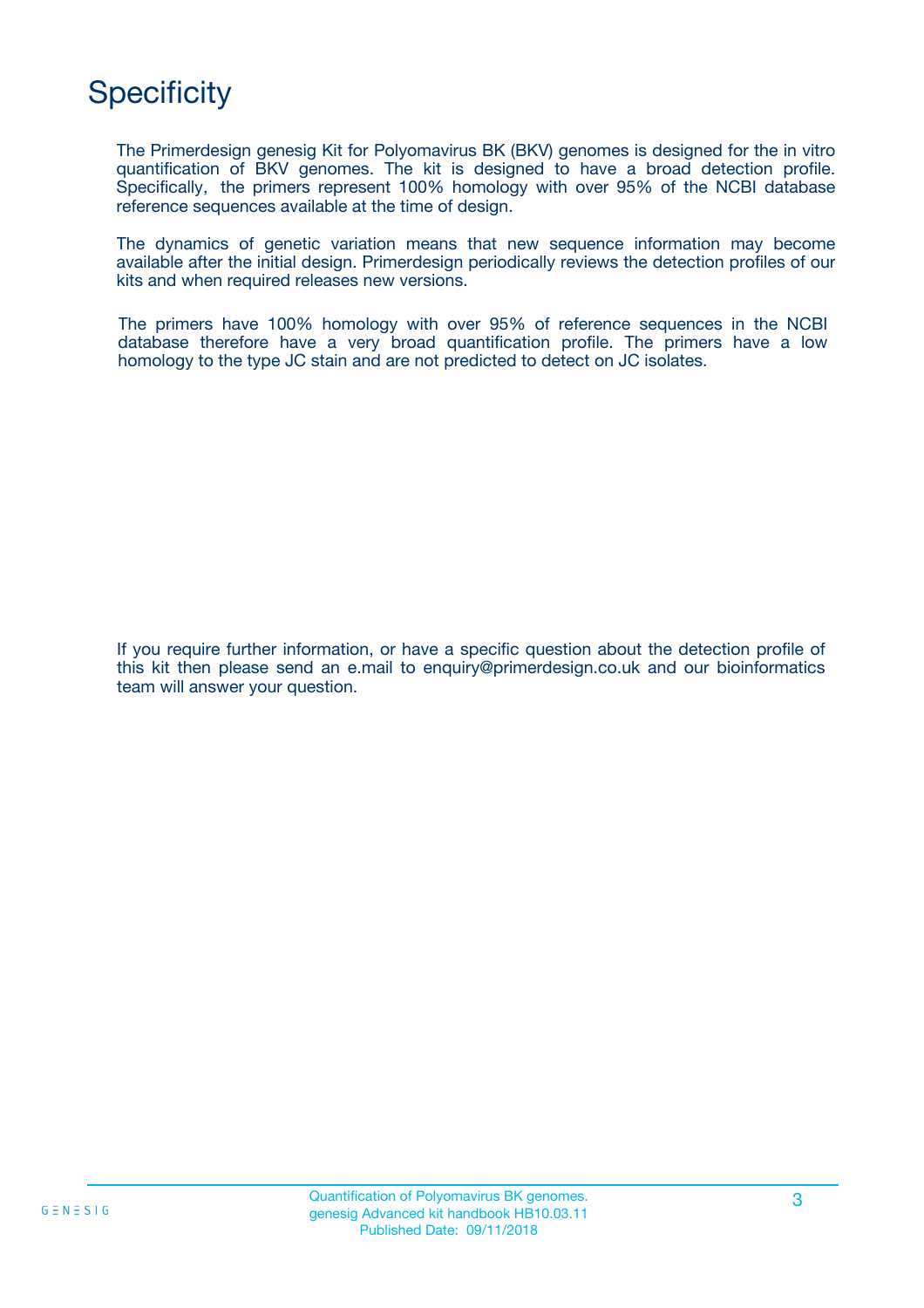### Kit contents

- **BKV specific primer/probe mix (150 reactions BROWN)** FAM labelled
- **BKV positive control template (for Standard curve RED)**
- **Internal extraction control primer/probe mix (150 reactions BROWN)** VIC labelled as standard
- **Internal extraction control DNA (150 reactions BLUE)**
- **Endogenous control primer/probe mix (150 reactions BROWN)** FAM labelled
- **RNase/DNase free water (WHITE)** for resuspension of primer/probe mixes
- **Template preparation buffer (YELLOW)** for resuspension of internal control template, positive control template and standard curve preparation

### Reagents and equipment to be supplied by the user

#### **Real-time PCR Instrument**

#### **Extraction kit**

This kit is recommended for use with genesig Easy DNA/RNA extraction kit. However, it is designed to work well with all processes that yield high quality RNA and DNA with minimal PCR inhibitors.

#### **oasig**TM **lyophilised or Precision**®**PLUS 2X qPCR Master Mix**

This kit is intended for use with oasig or PrecisionPLUS2X qPCR Master Mix.

**Pipettors and Tips**

**Vortex and centrifuge**

#### **Thin walled 1.5 ml PCR reaction tubes**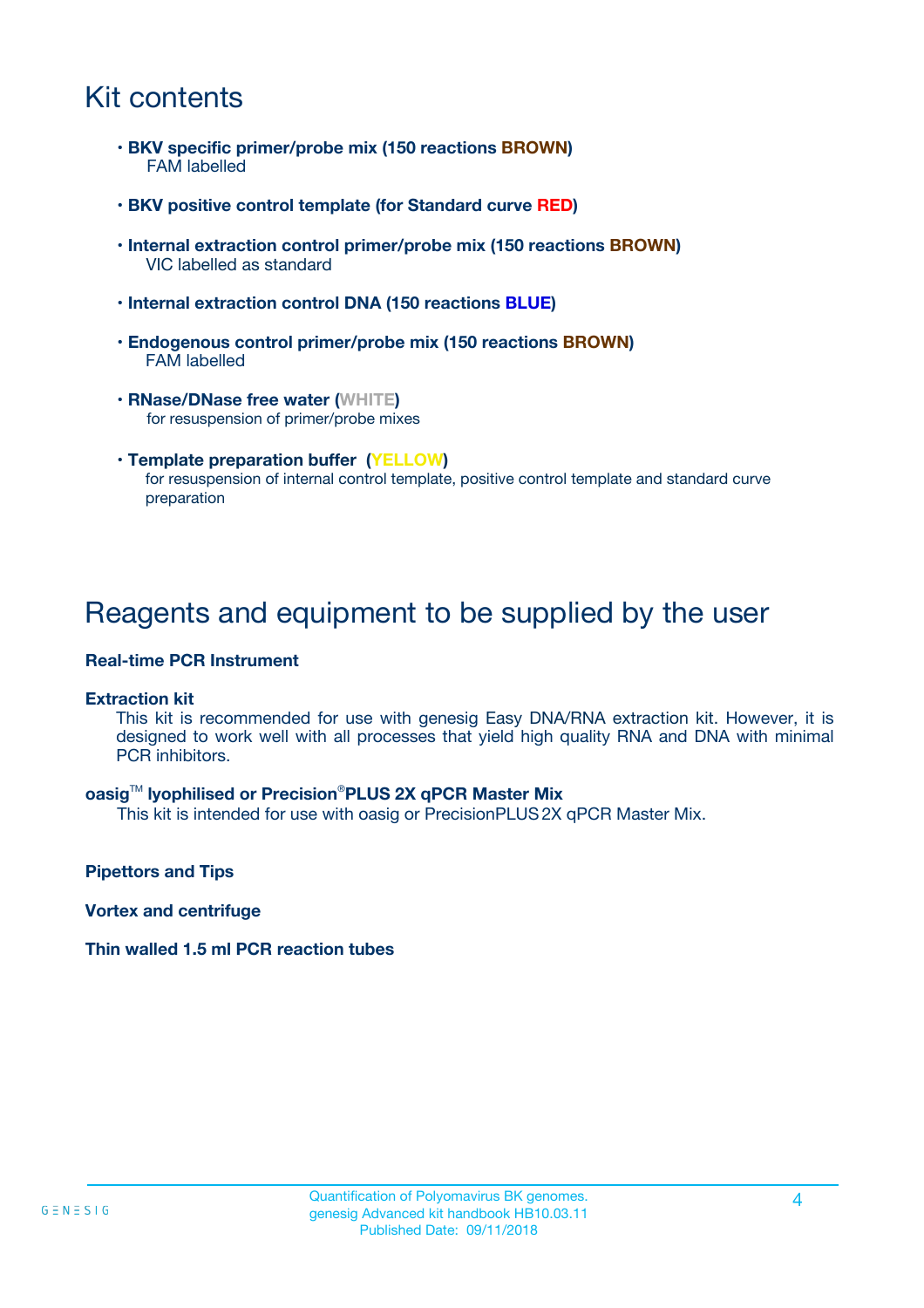### Kit storage and stability

This kit is stable at room temperature but should be stored at -20ºC on arrival. Once the lyophilised components have been resuspended they should not be exposed to temperatures above -20°C for longer than 30 minutes at a time and unnecessary repeated freeze/thawing should be avoided. The kit is stable for six months from the date of resuspension under these circumstances.

If a standard curve dilution series is prepared this can be stored frozen for an extended period. If you see any degradation in this serial dilution a fresh standard curve can be prepared from the positive control.

Primerdesign does not recommend using the kit after the expiry date stated on the pack.

### Suitable sample material

All kinds of sample material suited for PCR amplification can be used. Please ensure the samples are suitable in terms of purity, concentration, and DNA integrity (An internal PCR control is supplied to test for non specific PCR inhibitors). Always run at least one negative control with the samples. To prepare a negative-control, replace the template DNA sample with RNase/DNase free water.

### Dynamic range of test

Under optimal PCR conditions genesig BKV detection kits have very high priming efficiencies of >95% and can detect less than 100 copies of target template.

### Notices and disclaimers

This product is developed, designed and sold for research purposes only. It is not intended for human diagnostic or drug purposes or to be administered to humans unless clearly expressed for that purpose by the Food and Drug Administration in the USA or the appropriate regulatory authorities in the country of use. During the warranty period Primerdesign genesig detection kits allow precise and reproducible data recovery combined with excellent sensitivity. For data obtained by violation to the general GLP guidelines and the manufacturer's recommendations the right to claim under guarantee is expired. PCR is a proprietary technology covered by several US and foreign patents. These patents are owned by Roche Molecular Systems Inc. and have been sub-licensed by PE Corporation in certain fields. Depending on your specific application you may need a license from Roche or PE to practice PCR. Additional information on purchasing licenses to practice the PCR process may be obtained by contacting the Director of Licensing at Roche Molecular Systems, 1145 Atlantic Avenue, Alameda, CA 94501 or Applied Biosystems business group of the Applera Corporation, 850 Lincoln Centre Drive, Foster City, CA 94404. In addition, the 5' nuclease assay and other homogeneous amplification methods used in connection with the PCR process may be covered by U.S. Patents 5,210,015 and 5,487,972, owned by Roche Molecular Systems, Inc, and by U.S. Patent 5,538,848, owned by The Perkin-Elmer Corporation.

# Trademarks

Primerdesign™ is a trademark of Primerdesign Ltd.

genesig $^\circledR$  is a registered trademark of Primerdesign Ltd.

The PCR process is covered by US Patents 4,683,195, and 4,683,202 and foreign equivalents owned by Hoffmann-La Roche AG. BI, ABI PRISM® GeneAmp® and MicroAmp® are registered trademarks of the Applera Genomics (Applied Biosystems Corporation). BIOMEK® is a registered trademark of Beckman Instruments, Inc.; iCycler™ is a registered trademark of Bio-Rad Laboratories, Rotor-Gene is a trademark of Corbett Research. LightCycler™ is a registered trademark of the Idaho Technology Inc. GeneAmp®, TaqMan® and AmpliTaqGold® are registered trademarks of Roche Molecular Systems, Inc., The purchase of the Primerdesign™ reagents cannot be construed as an authorization or implicit license to practice PCR under any patents held by Hoffmann-LaRoche Inc.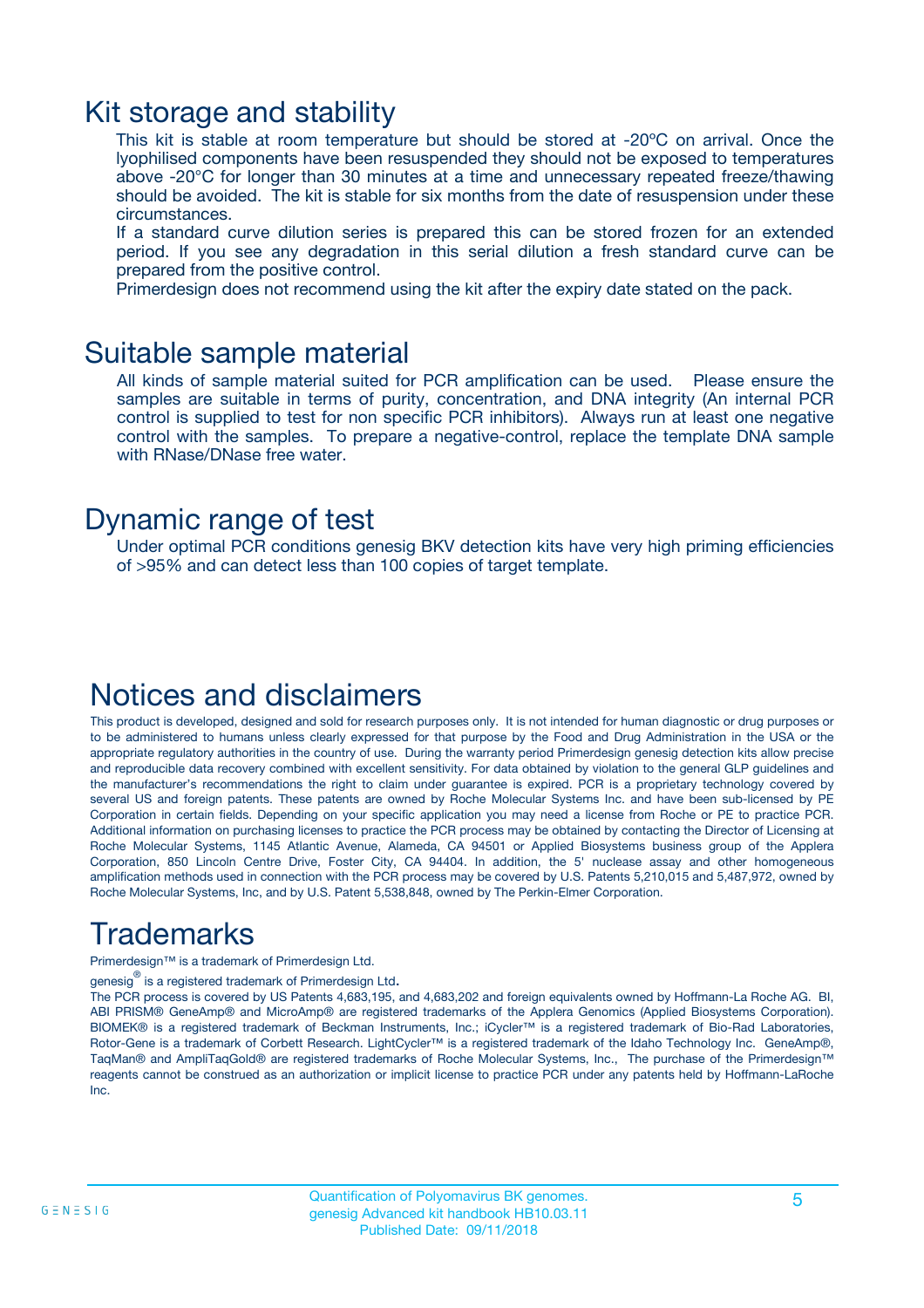### Principles of the test

#### **Real-time PCR**

A BKV specific primer and probe mix is provided and this can be detected through the FAM channel.

The primer and probe mix provided exploits the so-called TaqMan® principle. During PCR amplification, forward and reverse primers hybridize to the BKV DNA. A fluorogenic probe is included in the same reaction mixture which consists of a DNA probe labeled with a 5`-dye and a 3`-quencher. During PCR amplification, the probe is cleaved and the reporter dye and quencher are separated. The resulting increase in fluorescence can be detected on a range of qPCR platforms.

#### **Positive control**

For copy number determination and as a positive control for the PCR set up, the kit contains a positive control template. This can be used to generate a standard curve of BKV copy number / Cq value. Alternatively the positive control can be used at a single dilution where full quantitative analysis of the samples is not required. Each time the kit is used, at least one positive control reaction must be included in the run. A positive result indicates that the primers and probes for detecting the target BKV gene worked properly in that particular experimental scenario. If a negative result is obtained the test results are invalid and must be repeated. Care should be taken to ensure that the positive control does not contaminate any other kit component which would lead to false-positive results. This can be achieved by handling this component in a Post PCR environment. Care should also be taken to avoid cross-contamination of other samples when adding the positive control to the run. This can be avoided by sealing all other samples and negative controls before pipetting the positive control into the positive control well.

#### **Negative control**

To validate any positive findings a negative control reaction should be included every time the kit is used. For this reaction the RNase/DNase free water should be used instead of template. A negative result indicates that the reagents have not become contaminated while setting up the run.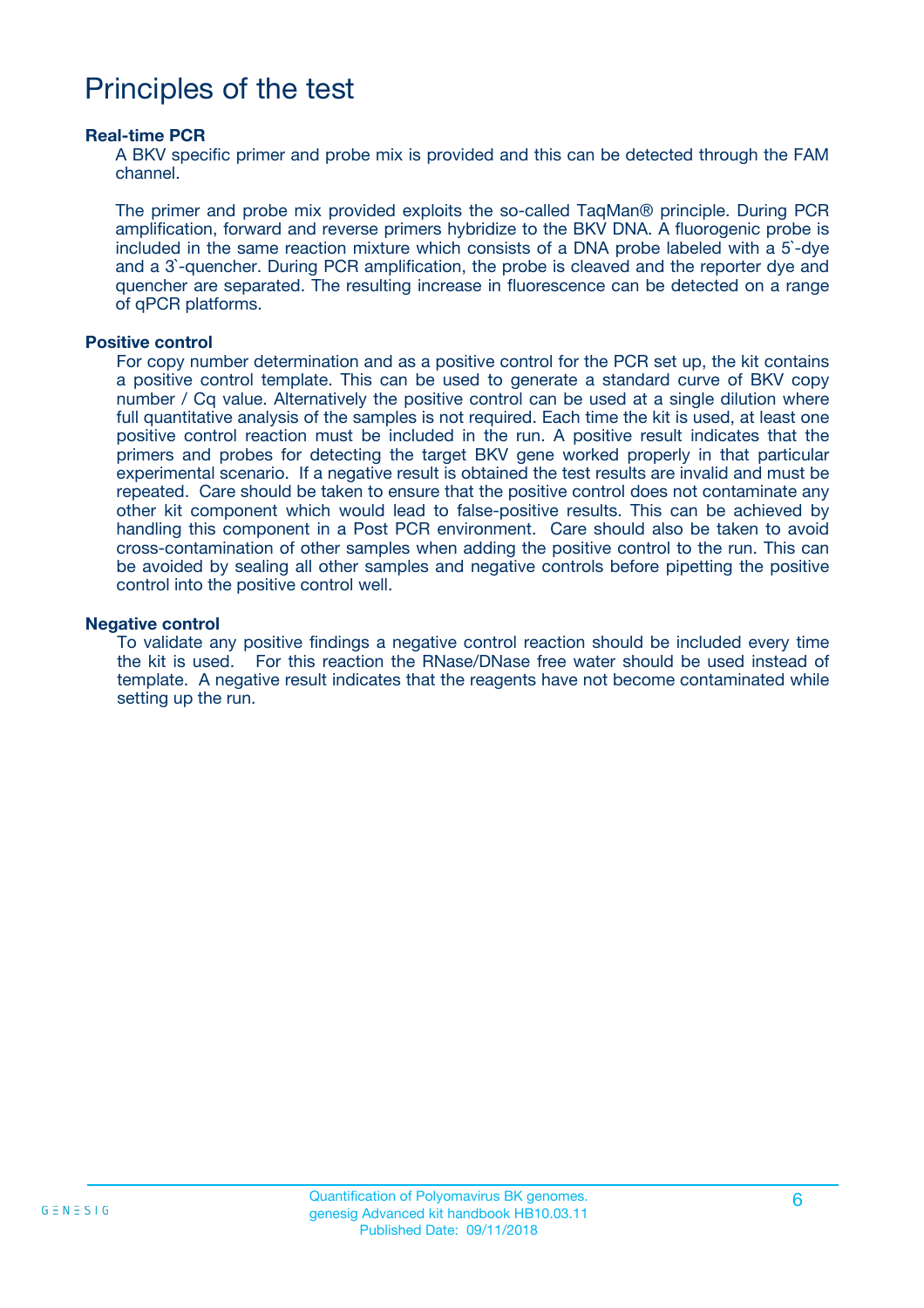#### **Internal DNA extraction control**

When performing DNA extraction, it is often advantageous to have an exogenous source of DNA template that is spiked into the lysis buffer. This control DNA is then co-purified with the sample DNA and can be detected as a positive control for the extraction process. Successful co-purification and qPCR for the control DNA also indicates that PCR inhibitors are not present at a high concentration.

A separate primer and probe mix are supplied with this kit to detect the exogenous DNA using qPCR. The primers are present at PCR limiting concentrations which allows multiplexing with the target sequence primers. Amplification of the control DNA does not interfere with detection of the BKV target DNA even when present at low copy number. The Internal control is detected through the VIC channel and gives a Cq value of 28+/-3.

#### **Endogenous control**

To confirm extraction of a valid biological template, a primer and probe mix is included to detect an endogenous gene. Detection of the endogenous control is through the FAM channel and it is NOT therefore possible to perform a multiplex with the BKV primers. A poor endogenous control signal may indicate that the sample did not contain sufficient biological material.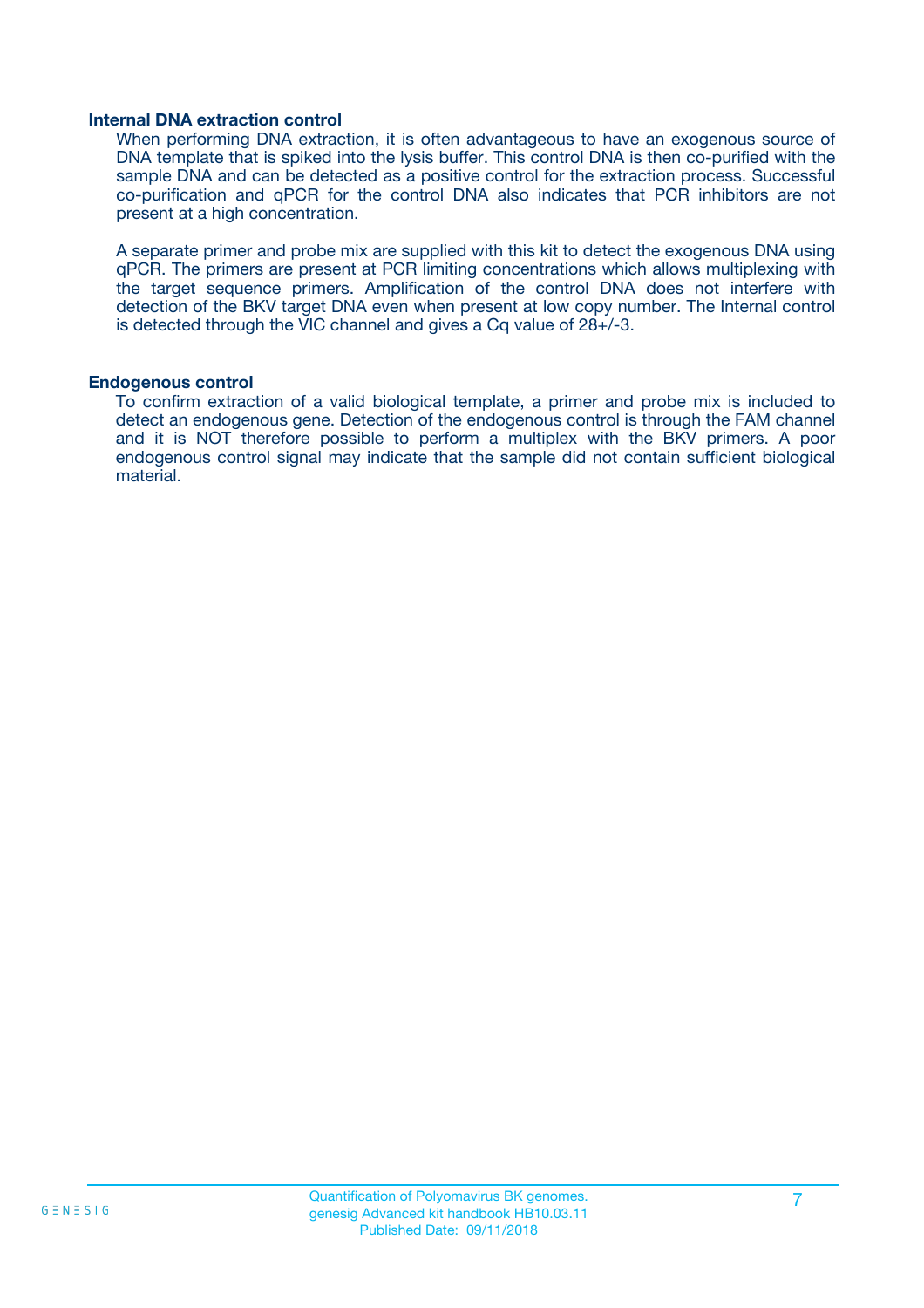### Resuspension protocol

To minimize the risk of contamination with foreign DNA, we recommend that all pipetting be performed in a PCR clean environment. Ideally this would be a designated PCR lab or PCR cabinet. Filter tips are recommended for all pipetting steps.

- **1. Pulse-spin each tube in a centrifuge before opening.** This will ensure lyophilised primer and probe mix is in the base of the tube and is not spilt upon opening the tube.
- **2. Resuspend the primer/probe mixes in the RNase/DNase free water supplied, according to the table below:**

To ensure complete resuspension, vortex each tube thoroughly.

| Component - resuspend in water                       |          |  |
|------------------------------------------------------|----------|--|
| <b>Pre-PCR pack</b>                                  |          |  |
| BKV primer/probe mix (BROWN)                         | $165$ µl |  |
| Internal extraction control primer/probe mix (BROWN) | $165$ µl |  |
| Endogenous control primer/probe mix (BROWN)          | 165 µl   |  |

**3. Resuspend the internal control template and positive control template in the template preparation buffer supplied, according to the table below:** To ensure complete resuspension, vortex each tube thoroughly.

| Component - resuspend in template preparation buffer |          |  |
|------------------------------------------------------|----------|--|
| <b>Pre-PCR heat-sealed foil</b>                      |          |  |
| Internal extraction control DNA (BLUE)               |          |  |
| <b>Post-PCR heat-sealed foil</b>                     |          |  |
| BKV Positive Control Template (RED) *                | $500$ µl |  |

\* This component contains high copy number template and is a VERY significant contamination risk. It must be opened and handled in a separate laboratory environment, away from the other components.

### DNA extraction

The internal extraction control DNA can be added either to the DNA lysis/extraction buffer or to the DNA sample once it has been resuspended in lysis buffer.

**DO NOT add the internal extraction control DNA directly to the unprocessed biological sample as this will lead to degradation and a loss in signal.**

- **1. Add 4µl of the Internal extraction control DNA (BLUE) to each sample in DNA lysis/extraction buffer per sample.**
- **2. Complete DNA extraction according to the manufacturers protocols.**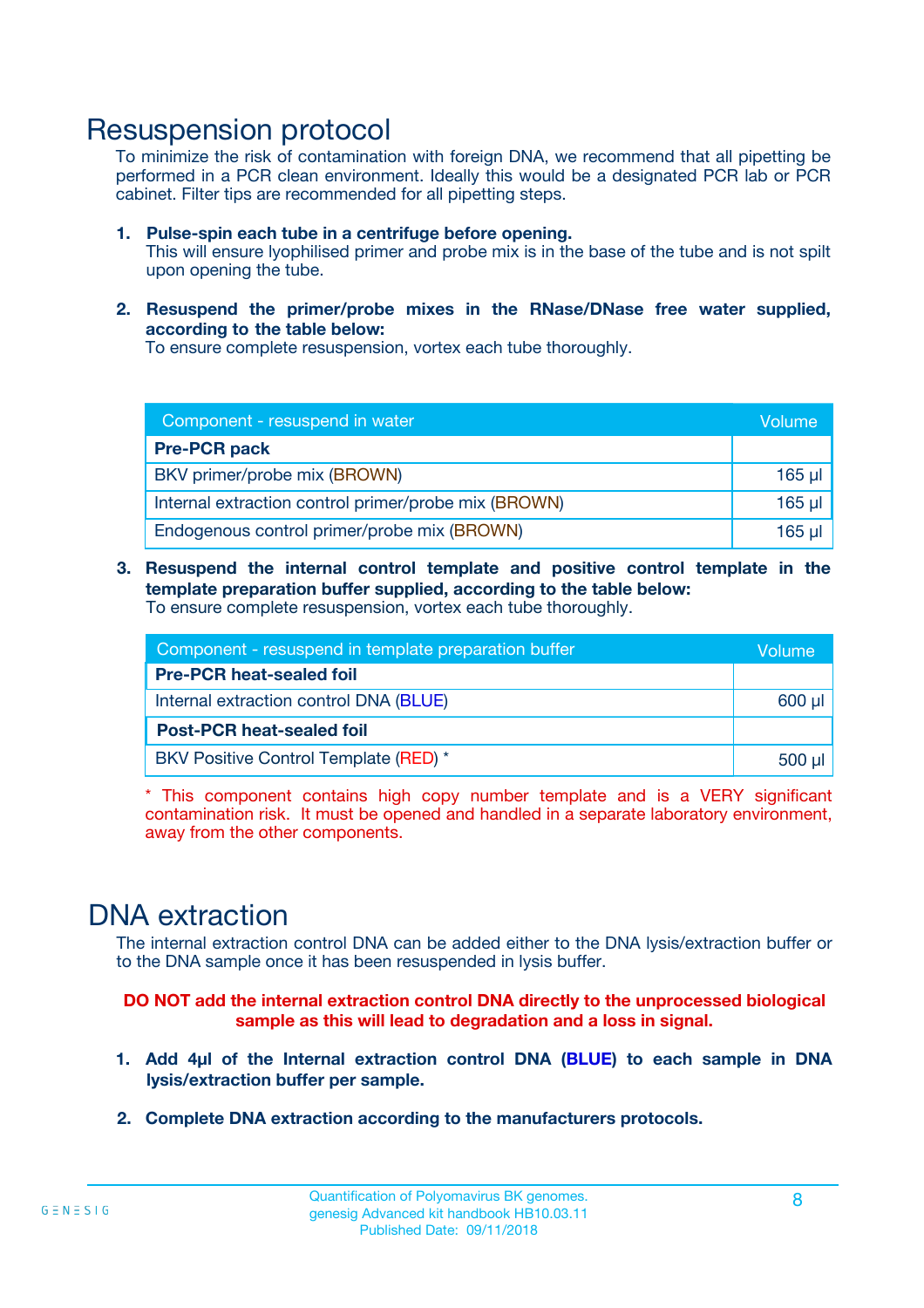# qPCR detection protocol

**1. For each DNA sample prepare a reaction mix according to the table below:** Include sufficient reactions for positive and negative controls.

| Component                                            | Volume   |
|------------------------------------------------------|----------|
| oasig or PrecisionPLUS 2X qPCR Master Mix            | $10 \mu$ |
| BKV primer/probe mix (BROWN)                         | 1 µI     |
| Internal extraction control primer/probe mix (BROWN) | 1 µl     |
| <b>RNase/DNase free water (WHITE)</b>                | $3 \mu$  |
| <b>Final Volume</b>                                  | 15 µl    |

**2. For each DNA sample prepare an endogenous control reaction according to the table below (Optional):**

**This control reaction will provide useful information regarding the quality of the biological sample.**

| Component                                   | Volume   |
|---------------------------------------------|----------|
| oasig or PrecisionPLUS 2X qPCR Master Mix   | $10 \mu$ |
| Endogenous control primer/probe mix (BROWN) | 1 µI     |
| <b>RNase/DNase free water (WHITE)</b>       | $4 \mu$  |
| <b>Final Volume</b>                         | 15 µl    |

- **3. Pipette 15µl of each mix into individual wells according to your qPCR experimental plate set up.**
- **4. Prepare sample DNA templates for each of your samples.**
- **5. Pipette 5µl of DNA template into each well, according to your experimental plate set up.**

For negative control wells use 5µl of RNase/DNase free water. The final volume in each well is 20ul.

**6. If a standard curve is included for quantitative analysis, prepare a reaction mix according to the table below:**

| Component                                 | Volume  |
|-------------------------------------------|---------|
| oasig or PrecisionPLUS 2X qPCR Master Mix | 10 µl   |
| BKV primer/probe mix (BROWN)              | 1 µI    |
| <b>RNase/DNase free water (WHITE)</b>     | $4 \mu$ |
| <b>Final Volume</b>                       | 15 µl   |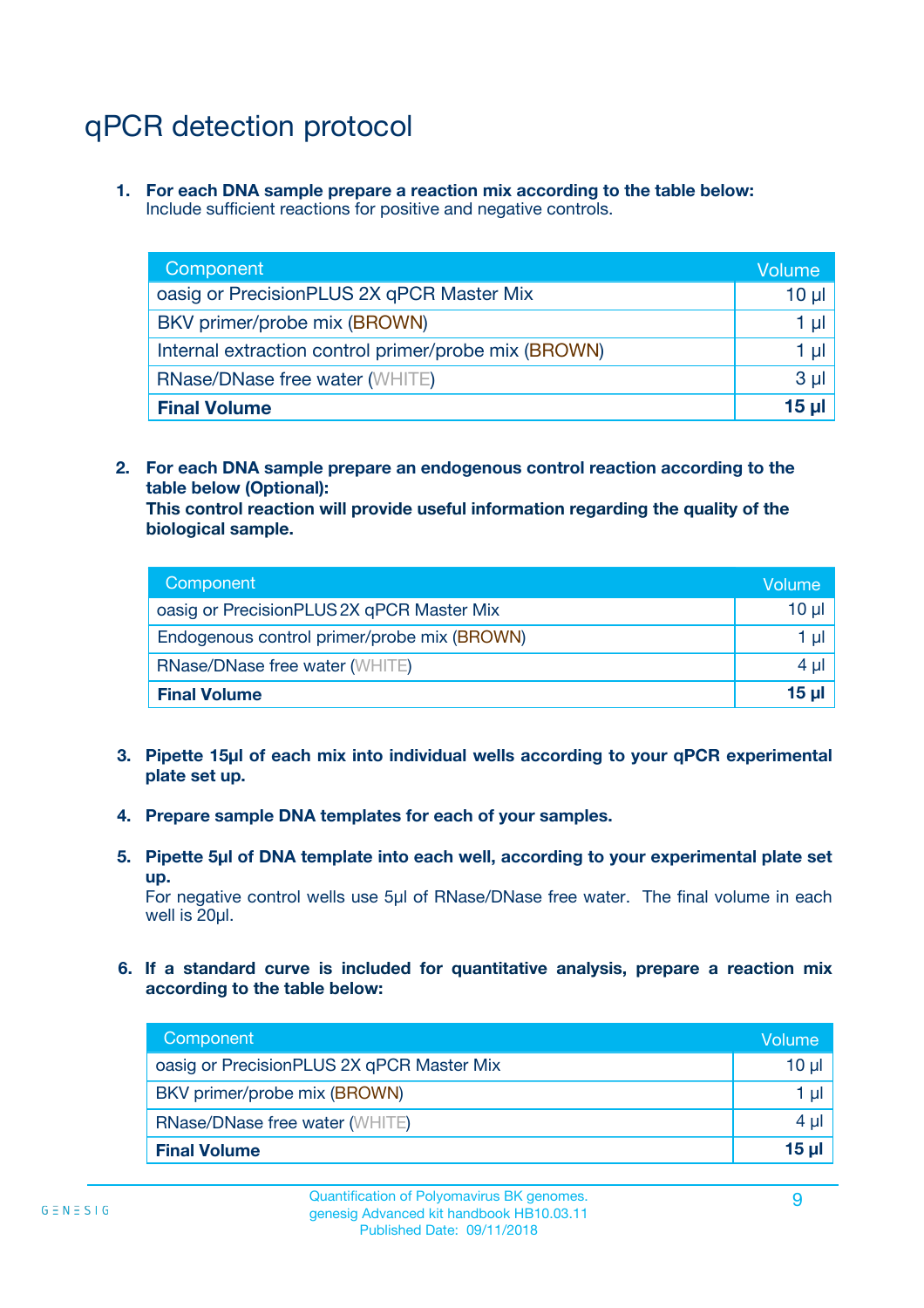#### **7. Preparation of standard curve dilution series.**

- 1) Pipette 90µl of template preparation buffer into 5 tubes and label 2-6
- 2) Pipette 10µl of Positive Control Template (RED) into tube 2
- 3) Vortex thoroughly
- 4) Change pipette tip and pipette 10µl from tube 2 into tube 3
- 5) Vortex thoroughly

Repeat steps 4 and 5 to complete the dilution series

| <b>Standard Curve</b>         | Copy Number*           |
|-------------------------------|------------------------|
| Tube 1 Positive control (RED) | $2 \times 10^5$ per µl |
| Tube 2                        | $2 \times 10^4$ per µl |
| Tube 3                        | $2 \times 10^3$ per µl |
| Tube 4                        | $2 \times 10^2$ per µl |
| Tube 5                        | 20 per µl              |
| Tube 6                        | 2 per µl               |

\*The quantitative results produced by the genesig BKV kit can be converted to International Units by multiplying copy numbers by 1.12. This conversion factor was developed using RNA/DNA extracted (where applicable) from the WHO International Standard for BKV.

Users of this kit are advised that the conversion factor serves as a guide. For the highest level of accuracy, it is best practice to calculate conversion factors independently using the WHO International Standard. If unsure, please contact your local sales representative for details regarding the generation of the conversion factor to ensure it is applied in the most appropriate fashion.

**8. Pipette 5µl of standard template into each well for the standard curve according to your experimental plate set up.**

The final volume in each well is 20µl.

# qPCR amplification protocol

Amplification conditions using oasig or PrecisionPLUS 2X qPCR Master Mix.

|             | <b>Step</b>              | <b>Time</b>     | Temp  |
|-------------|--------------------------|-----------------|-------|
|             | Enzyme activation        | 2 min           | 95 °C |
| Cycling x50 | Denaturation             | 10 <sub>s</sub> | 95 °C |
|             | <b>DATA COLLECTION</b> * | 60 s            | 60 °C |

\* Fluorogenic data should be collected during this step through the FAM and VIC channels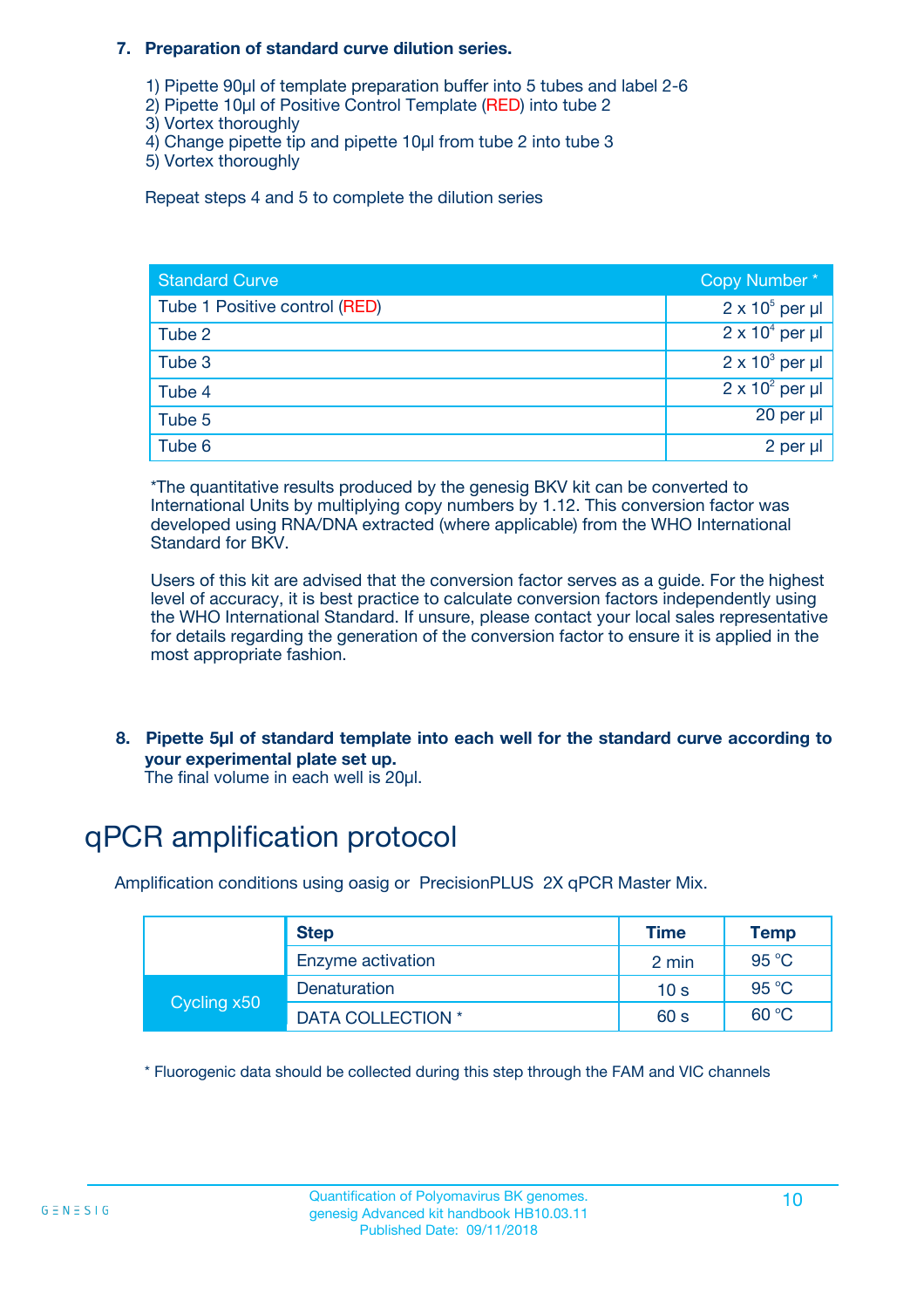# Interpretation of results

| <b>Target</b><br>(FAM) | <b>Internal</b><br>control<br>(NIC) | <b>Positive</b><br>control | <b>Negative</b><br>control | Interpretation                                                                                                  |
|------------------------|-------------------------------------|----------------------------|----------------------------|-----------------------------------------------------------------------------------------------------------------|
| $\leq 30$              | $+ 1 -$                             | ÷                          |                            | <b>POSITIVE QUANTITATIVE RESULT</b><br>calculate copy number                                                    |
| > 30                   | ٠                                   | ÷                          |                            | <b>POSITIVE QUANTITATIVE RESULT</b><br>calculate copy number                                                    |
| > 30                   |                                     | ÷                          |                            | <b>POSITIVE QUALITATIVE RESULT</b><br>do not report copy number as this<br>may be due to poor sample extraction |
|                        | ÷                                   | ÷                          |                            | <b>NEGATIVE RESULT</b>                                                                                          |
| $+ 1 -$                | $+ 1 -$                             | ÷                          | $\leq$ 35                  | <b>EXPERIMENT FAILED</b><br>due to test contamination                                                           |
| $+$ / -                | $+ 1 -$                             | ÷                          | > 35                       | $\star$                                                                                                         |
|                        |                                     | ÷                          |                            | <b>SAMPLE PREPARATION FAILED</b>                                                                                |
|                        |                                     |                            | $+$ /                      | <b>EXPERIMENT FAILED</b>                                                                                        |

Positive control template (**RED**) is expected to amplify between Cq 16 and 23. Failure to satisfy this quality control criterion is a strong indication that the experiment has been compromised.

\*Where the test sample is positive and the negative control is positive with a  $Ca > 35$ , the sample must be reinterpreted based on the relative signal strength of the two results:



If the sample amplifies  $> 5$  Cq earlier than the negative control then the sample should be reinterpreted (via the table above) with the negative control verified as negative.



If the sample amplifies  $< 5$  Cq earlier than the negative control then the positive sample result is invalidated and<br>the result should be determined  $the$  result should be inconclusive due to test contamination. The test for this sample should be repeated.